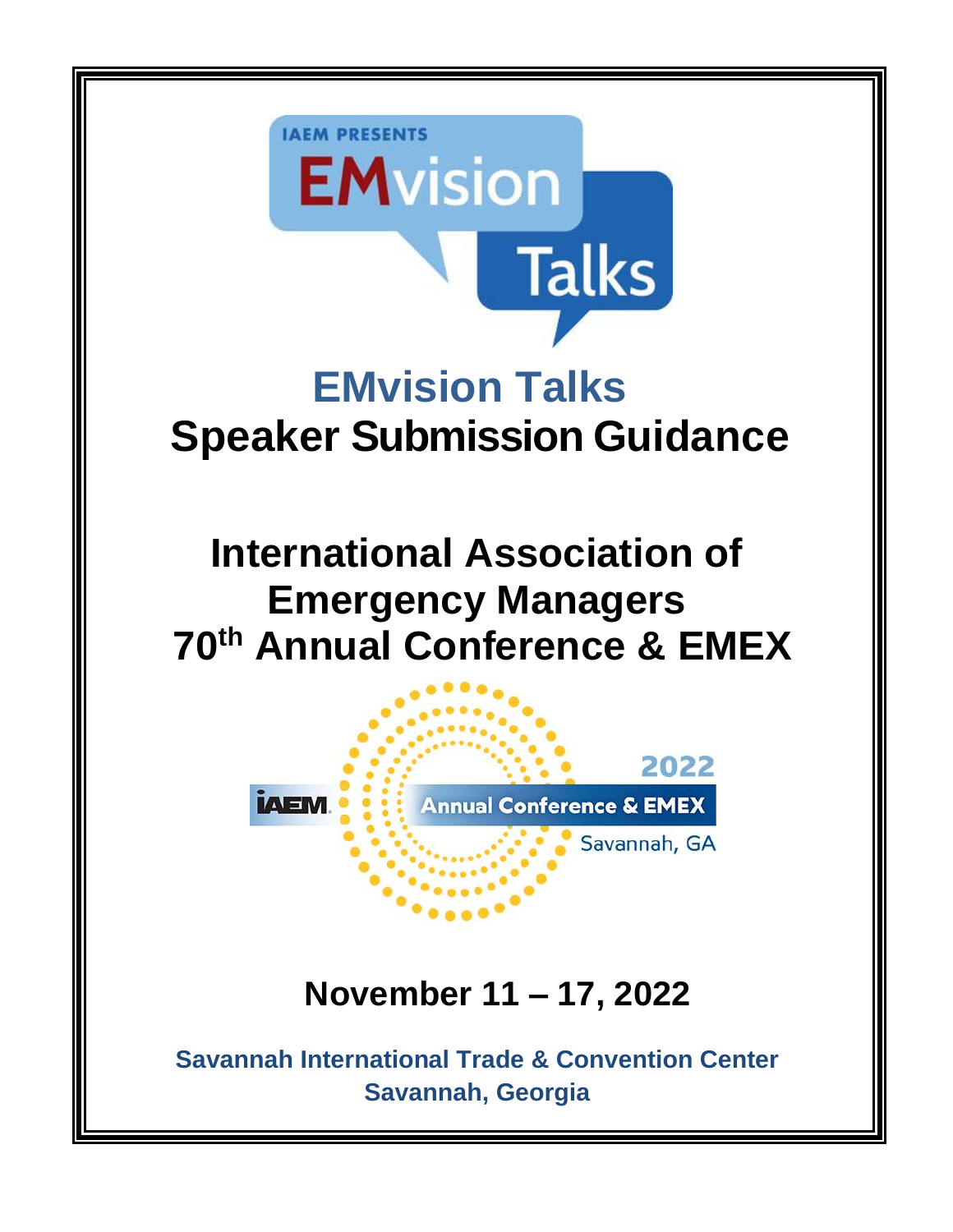# **Why EMvision Talks?**

Can you pinpoint a pivotal moment in your life when something changed?

When you experienced or discovered something that fundamentally shifted your perspective?

Inspired you to do things differently?

Prompted you to take action, to make a change?

We want to hear from you! Whether it was an incredible success, a major failure, or a personal moment of truth -- we want to hear about it!

## *We want your story!*

# **What Are EMvision Talks?**

- IAEM's EMvision Talks are modeled on the well-known TED™ Talk format.
- The Talks provide a forum for people to share a personal connection to an idea, experience, or passion related to emergency management, leadership, health & wellness, inclusion, communication, community engagement, or other related topics.
- The Talks should grab the audience's attention, inspire, inform, compel to action, or foster awareness and a sense of urgency.
- Talks are limited to 7-minutes and will be on the plenary stage on Tuesday, November 15, 2022, at the IAEM 70<sup>th</sup> Annual Conference & EMEX in Savannah, Georgia.
- The Talks are a *live* presentation given by the selected speakers.
	- o We use the submitted abstract and video of the Talk described below for selection and editing purposes *only.*
- Please check out the **[EMvision Talks](https://youtube.com/playlist?list=PLEO1Vr3IY1sv3nmH0ULCvKYbnwZq9KOYo) from past IAEM** Annual Conferences!
- "One of the most valuable and engaging sessions at IAEM"
- "This was the highlight of the conference for me"
- "I absolutely loved the EMvision Talks session, in my mind the best session of the conference. You MUST bring it back next year!"
- "Excellent! Truly enjoyed these and the format"
- "Very interesting concept. I enjoyed hearing the 7-minute presentations from people clearly passionate about their subject."
- "This was the most valuable and entertaining event at IAEM. I would suggest you keep it."
- "The EMvision Talks were outstanding. I hope to see it every year."

If you have questions about developing your submission, would like to get feedback on an idea you have, or want some individualized assistance, please contact – Donna Franklin, EMvision Talks Lead at [donna.franklin@noaa.gov,](mailto:donna.franklin@noaa.gov) Duane Hagelgans at [ConferenceChair@iaem.com](mailto:ConferenceChair@iaem.com) or Conference Manager Julie Husk at (703) 538-1795 x1789 or [julie@iaem.com.](mailto:julie@iaem.com)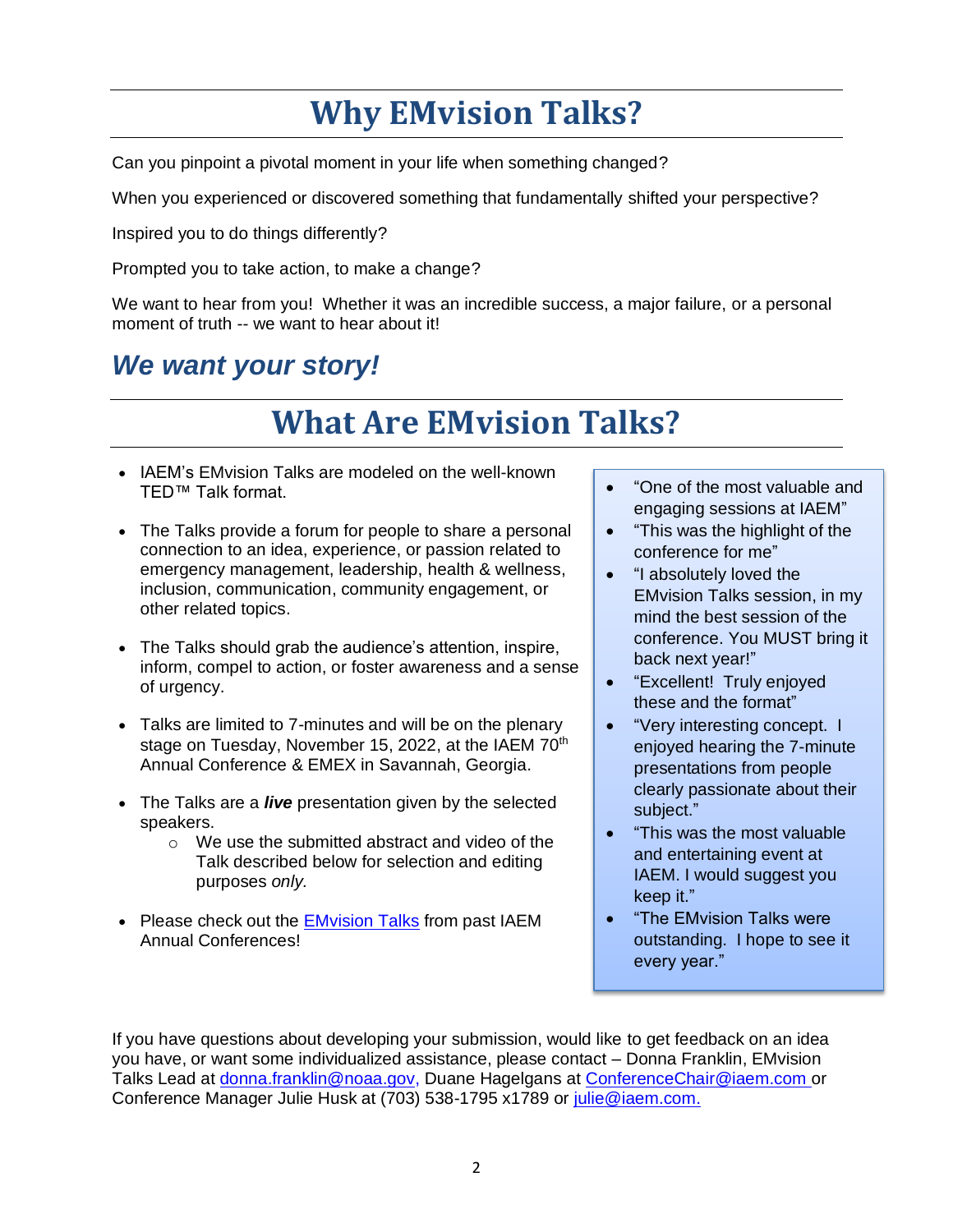## **Submission Guidance**

### *\*Please read this section carefully and note that incomplete proposals will be automatically disqualified.*

*There are two selection rounds for the EMvision Talks***.**

### **Round 1 - EMvision Talks**

#### **Deadline – May 6, 2022, at 11:59:59 PM CST (No exceptions)**

• Submit an abstract of <2,000 characters, i.e. approximately one page • Your abstract should tell a compelling story that conveys your passion. It should highlight why your talk is compelling and what you'll share with the audience.<sup>1</sup> See Appendix 1 for abstract examples*.* Round 1 Requirements 1. Complete all fields in the online submission form 2. Bio must be fewer than 1200 characters 3. Abstract must be fewer than 2000 characters

### **IAEM will notify speakers by June 17, 2022 if they have been selected for Round 2**

**NOTE:** *These sessions are not meant to be a lecture on emergency management or a mini-breakout session.*

*Under no circumstances may this platform be used as a place for direct or indirect promotion of a speaker's product or service. Any proposal that violates this policy will be immediately disqualified.* 

<sup>&</sup>lt;sup>1</sup> If you plan to use visual images during your Talk, please submit them in PDF format only. Standard AV set-up will include a laptop, projector, screen and lavalier microphone. If you need access or functional needs accommodations, please indicate so in the AV requirements section of the online submission form.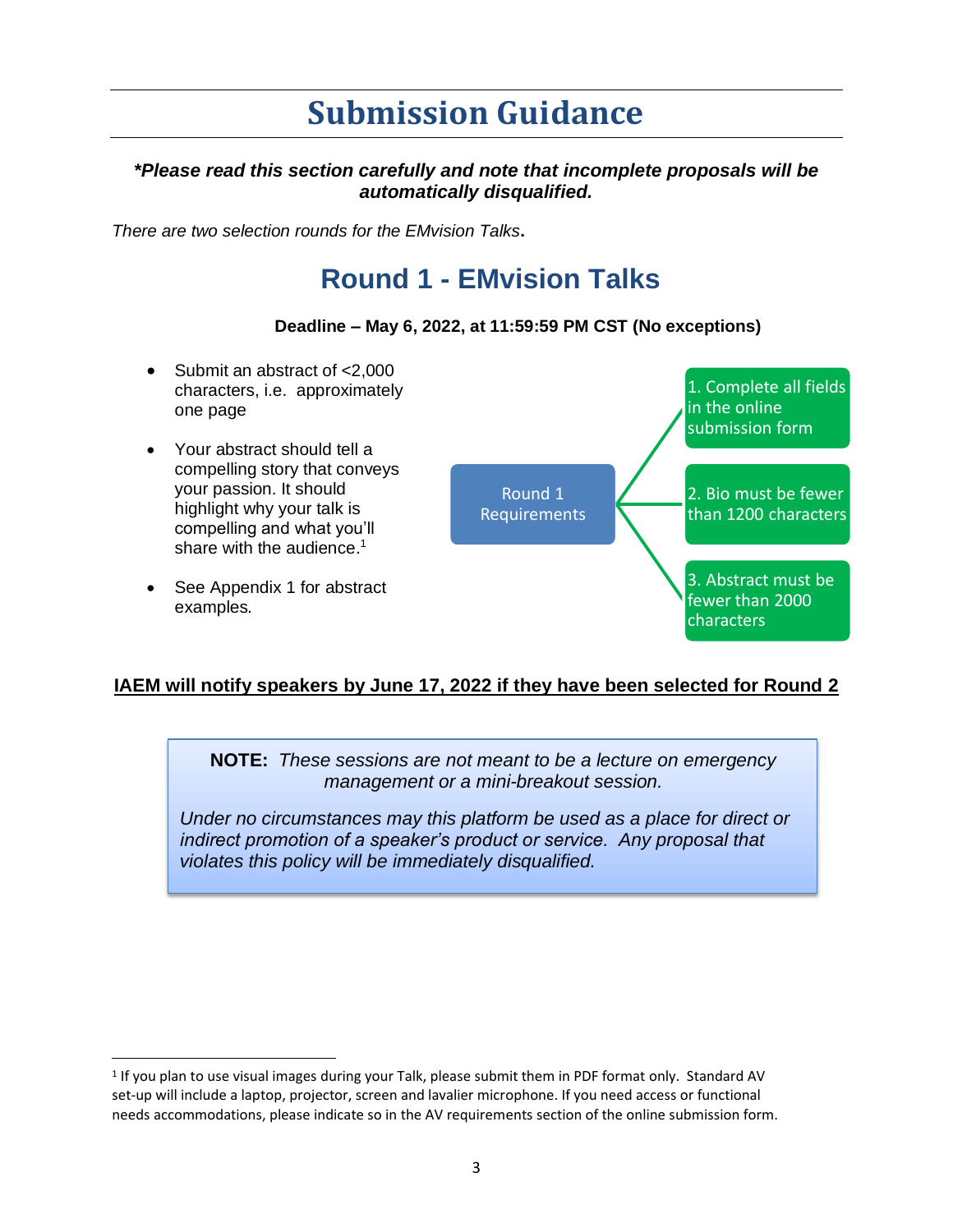## **Round 2 –EMvision Talks**

### **Deadline - July 22, 2022, at 11:59:59 PM CST (No exceptions)**



- The video is used in the selection process only and will not be released publicly.
- See Appendix 2 for instructions on how to submit a link for the *video.*
- For great tips, check out **Public Speaking Lessons from the World's Greatest TED** [Talks.](http://bit.ly/2G1jJsA)

### **IAEM will notify speakers of final selection by August 19, 2022.**

**Complimentary Registration Available:** Selected speakers will receive a complimentary basic registration to the conference. (*Registration does not include tickets to the Sunday Welcome Party and Wednesday Presidential Banquet)*

# **Online Application Tips**

- **Read all instructions carefully.**
- Complete all fields incomplete applications will be disqualified.
- *There is not a save function* gather all documents and wording for requested fields before you begin.
- Character field limits with spaces:
	- $\circ$  Abstracts = 2000; Bios = 1200; Title = 150
- Double check for typos before you submit.
- See Next Section: How to Submit Your Proposal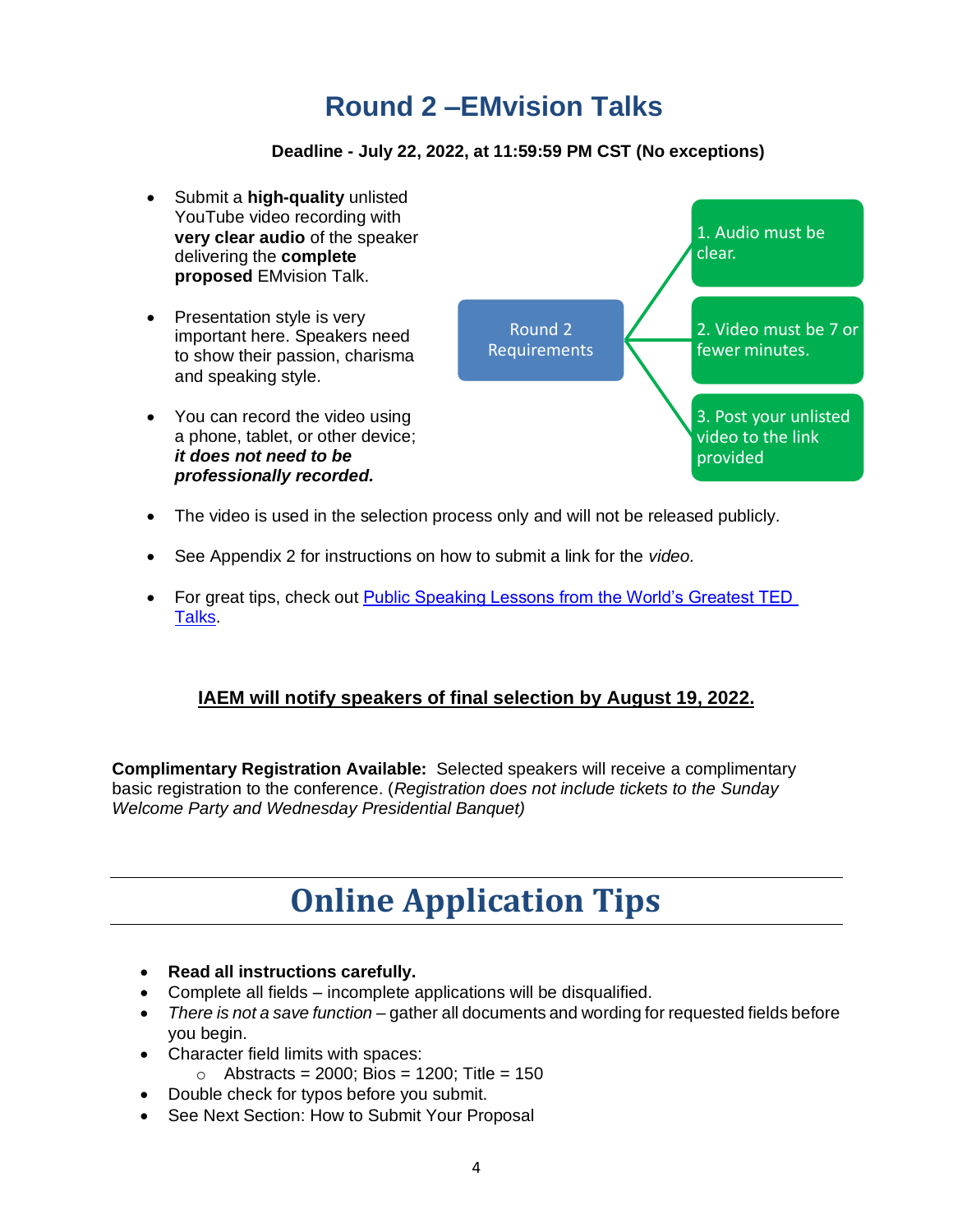## **How to Submit Your Proposal**

- 1. Navigate to <https://www.iaem.org/>
	- a. If you are an IAEM member login into the website
	- b. If you are not a member you will need to create a guest account
		- i. Select Login at top Left
		- ii. Select Register to create a guest account
- 2. Once logged in click on the Dashboard tab of the menu ribbon, click on "**Membership Dashboard**" on the left-hand side menu and select "**Speaker Submission**"
- 3. There are 3 pages to the submission form. Speaker Information; Submission information; and Speaker Agreement.
- 4. Speaker Information: Complete any missing information. Fields marked with an \* are required and include:
	- a. Prefix, first and last name,
	- b. Job title, department and organization where employed,
	- c. Complete mailing address,
	- d. Work and cell phone numbers, and email address.
	- e. Bio (max. no. of characters including spaces = 1200)

After entering all this information, at the bottom right hand side of the page, click "next".

5. Submission Information: Select "**AC 2022 EMvision Talks**" in the Event Group field.

| Submission Information       |                                                                                                                                                                                          |  |
|------------------------------|------------------------------------------------------------------------------------------------------------------------------------------------------------------------------------------|--|
|                              | O You can adjust the size of a multi-line box by dragging the lines at the bottom right corner of the corresponding box.                                                                 |  |
| Event Group<br>Interest Area | √ Annual Conference 2019 Speakers<br>Annual Conference 2020 Speaker Submissions<br>AC 2020 EMvision Talks<br>AC20 Poster Showcase<br>Annual Conference 2021 Breakout Speaker Submissions |  |
| Proposed Presentation Title  | AC 2021 FMyision Talks<br><b>AC 21 POSTER SHOWCASE</b><br>Annual Conference 2022 Breakout Speaker Submissions<br><b>AC 2022 EMvision Talks</b><br><b>AC 22 POSTER SHOWCASE</b>           |  |

Complete all required fields regarding your presentation. Fields required:

- a. Title (max. no. of characters including spaces = 150)
- b. Abstract (max. no. of characters including spaces = 2000)
- c. Special audio visual requirements for your presentation. Note: Standard setup includes: projector, screen, laptop and clicker. NO Internet is provided. (max. no. of characters including spaces  $= 600$ )

After entering all this information, at the bottom right hand side of the page, click "next".

- 6. Speaker Agreement: Click the radio buttons to agree to IAEM's speaker policies.
- 7. When you've completed all sections, you *must* click "**Preview Submission**" before submitting your speaking proposal. If you are missing required fields or there are errors, a pop up box will note the page and section that is missing. Complete the fields and/or correct the errors.

Submit your proposal for an EMvision Talks to the IAEM 2022 Annual Conference by clicking on **"Submit**" at the bottom right side of the page. You will receive a Submission Confirmation page.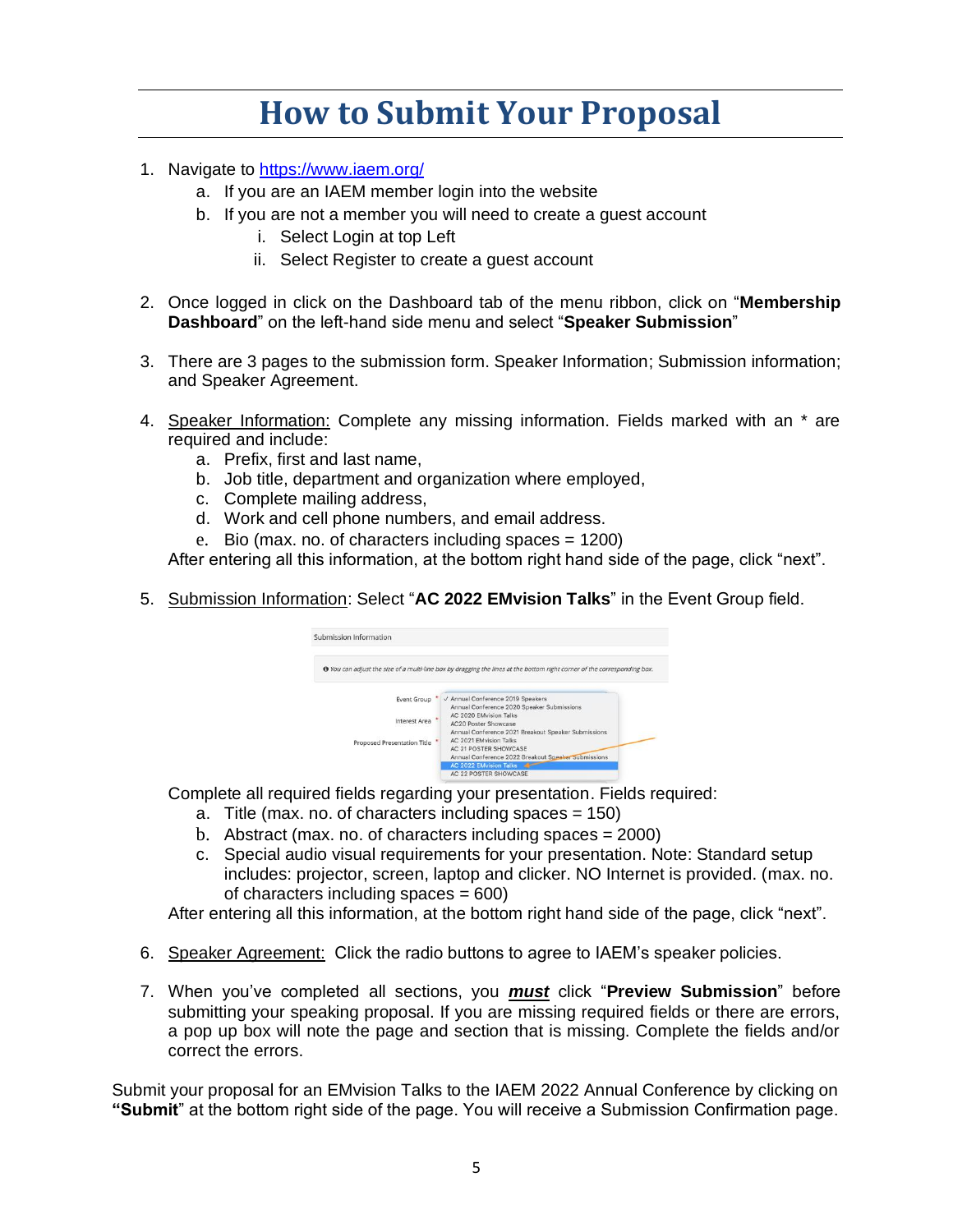### **Appendix 1 - Abstract Examples**

#### **Example of Strong Abstract**

The number of dual income families with children is increasing. Over 61 percent of children five and under spend 33 hours a week in childcare. National childcare preparedness requirements do not exist, and childcare is not prepared for disaster or disaster recovery, and has few incentives to be prepared. Different agencies in different states set the childcare preparedness or safety 'standards' and are not well integrated with emergency management. The current 'checking the box' mentality of compliance isn't good enough. Childcare needs to be 'ready' through action and practice, and our children need to be taught how to handle the unexpected. Otherwise, we miss opportunities to enable them and change the future. Childcare is critical to the American way of life. If the children are not safely taken care of, parents cannot go to work. After a disaster, if the parents don't go back to work, the community doesn't recover.

#### **Example of Poor Abstract**

I have never presented before, but I have attended IAEM for many years and have seen many presentations on effective emergency management. I thought it would be interesting to compare the different theories on emergency management. I would also like to talk about how I have created my own emergency management plan based on ideas from others. I think the audience would appeal to many people.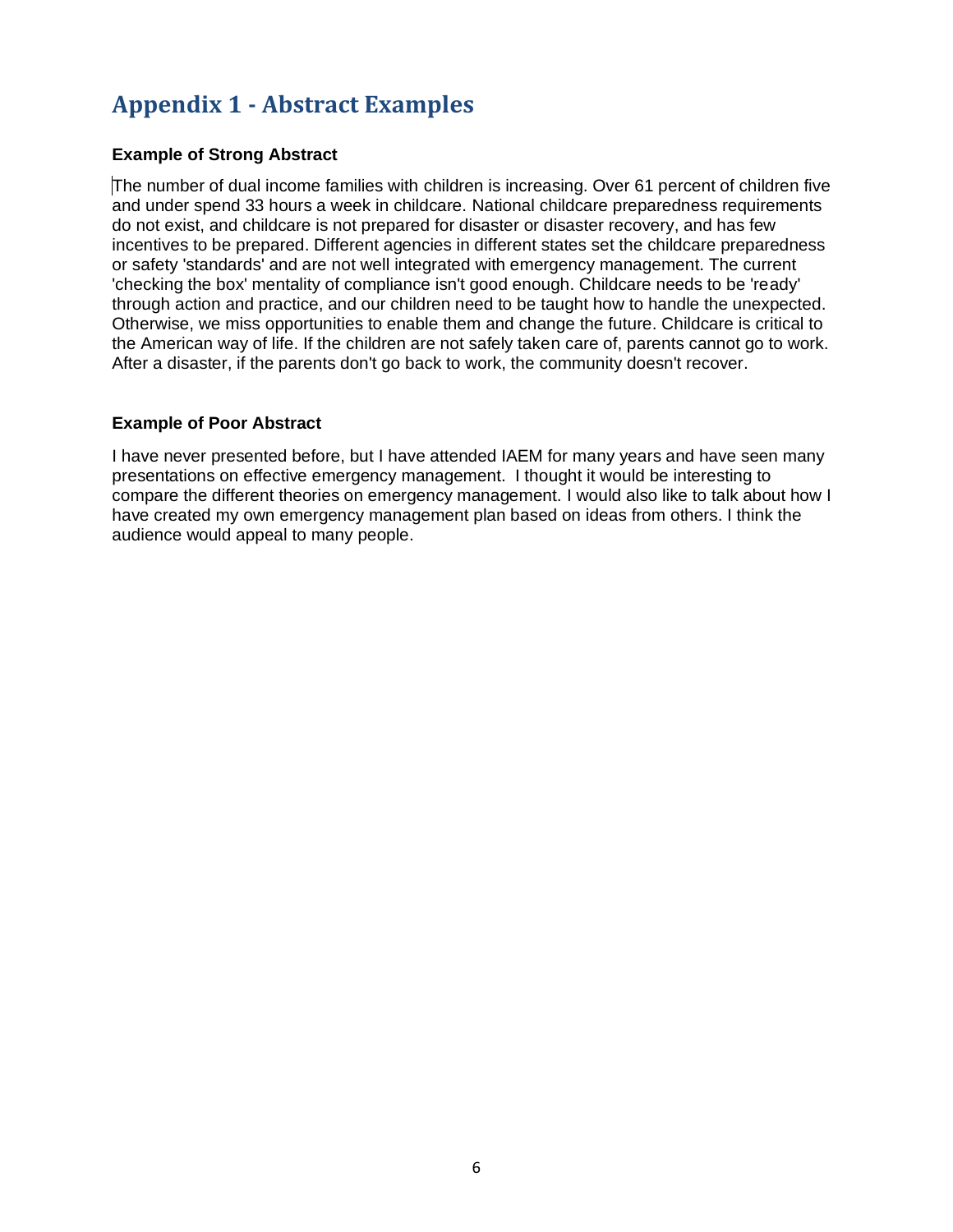### **Appendix 2 – Submitting the Link for the Unlisted YouTube Video**

- 1. Go to [https://www.youtube.com](https://www.youtube.com/) Click on Upload in the top right-hand corner 1 of the page. You Tube Q Upload Ξ۰ What to Watch My Subscriptions Music 2. Select *Unlisted* from the drop-down box by clicking on the arrow 3 to open the drop-down box. Select files to upload Or drag and drop video files 3. Then click on '*Select files to upload'* to select your video from your Public  $\star$ computer. Wait for the video to upload completely. Public 4 Dinisted Contract 2 4. Name your video with your "LastNameFirstNameEMvisionTalks2022" • e.g. FranklinDonnaEMvisionTalks2022 L LastNameFirstNameEMvisionTalks2022  $\checkmark$ Your video is now ready at http://youtu.be/OnQUrJor2BE **Basic info Advanced settings** Unlisted LastNameFirstNameEMvisionTalks2022 **Upload status:** Upload complete Description + Add to playlist Your video will be live at: http://youtu.be/OnQUrJor2BE
- 5. When your video upload is done processing, you will be provided a link. Submit this YouTube link following the instructions provided in Round 2.